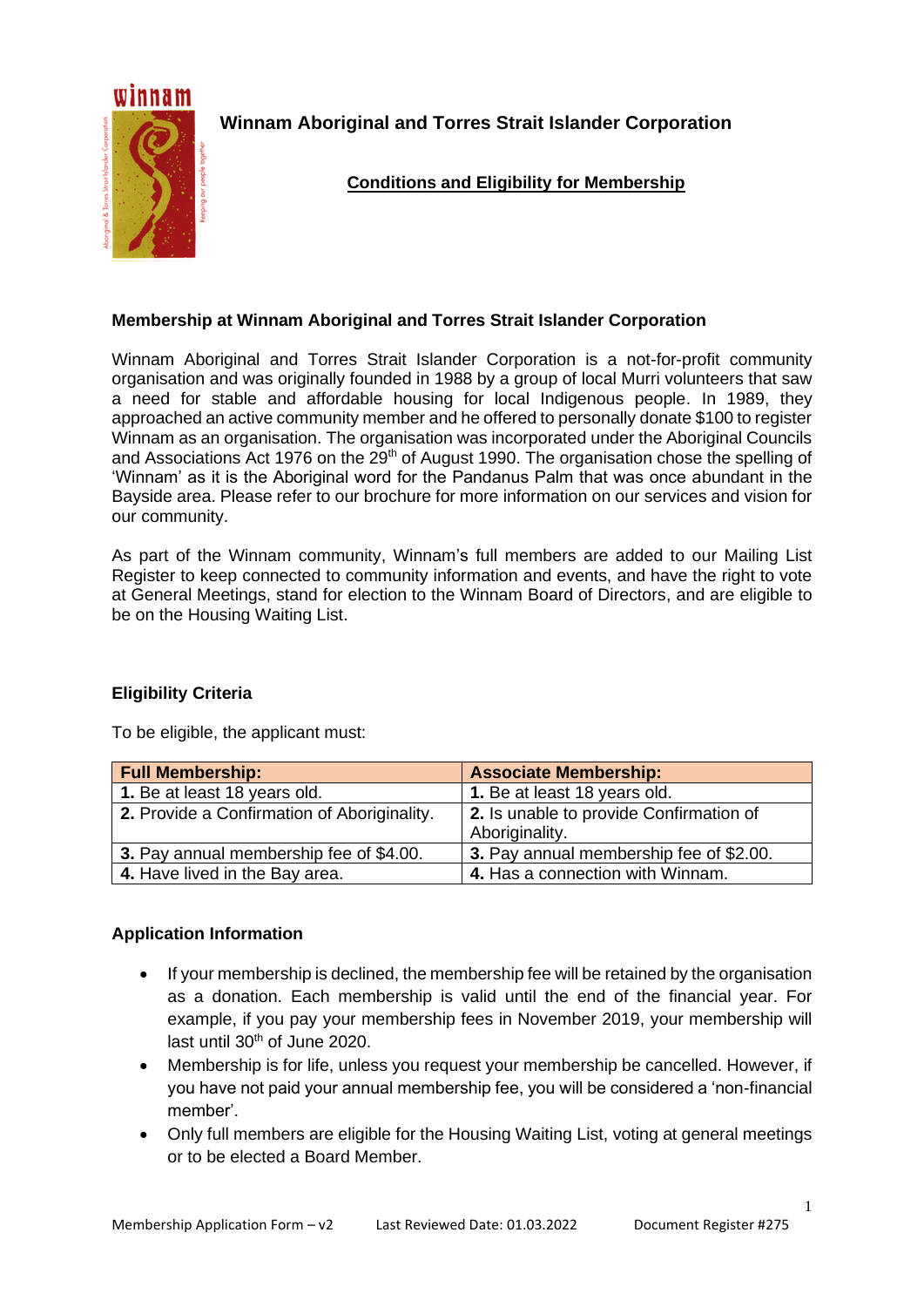## **Membership**



Your eligibility for Membership will be assessed based on the information and the supporting documentation you provide with this application. If your circumstances change at any time, please notify Winnam Aboriginal and Torres Strait Islander Corporation immediately.

#### **Completing this Application:**

 $\Box$  Answered all questions listed on this application.

 Provided a copy of your Confirmation of Aboriginal and or Torres Strait Islander Descent Certificate – *You must provide a copy of this certificate to be eligible for Membership at Winnam.*

- $\Box$  Read and signed Winnam's Membership Application Form.
- $\Box$  Read and understood the Conditions and Eligibility for Membership.
- $\Box$  Have you paid your Membership fee?

**For more information regarding Membership, please contact Winnam Aboriginal and Torres Strait Islander Corporation on the details below:**

| <b>Address:</b>        | 2/3, 124 Florence Street, Wynnum QLD 4178 |
|------------------------|-------------------------------------------|
| <b>Postal Address:</b> | PO Box 201, Wynnum QLD 4178               |
| <b>Phone:</b>          | (07) 3396 3431                            |
| Email:                 | admin@winnam.org                          |

| <b>Office use only</b>       |     |      |
|------------------------------|-----|------|
| Date submitted:              |     |      |
| <b>Receipt Number:</b>       |     |      |
| <b>Copy of COA:</b>          |     |      |
| <b>Approved:</b>             | Yes | ⊓ No |
| <b>Board Meeting Date:</b>   |     |      |
| <b>Board Meeting Motion:</b> |     |      |

2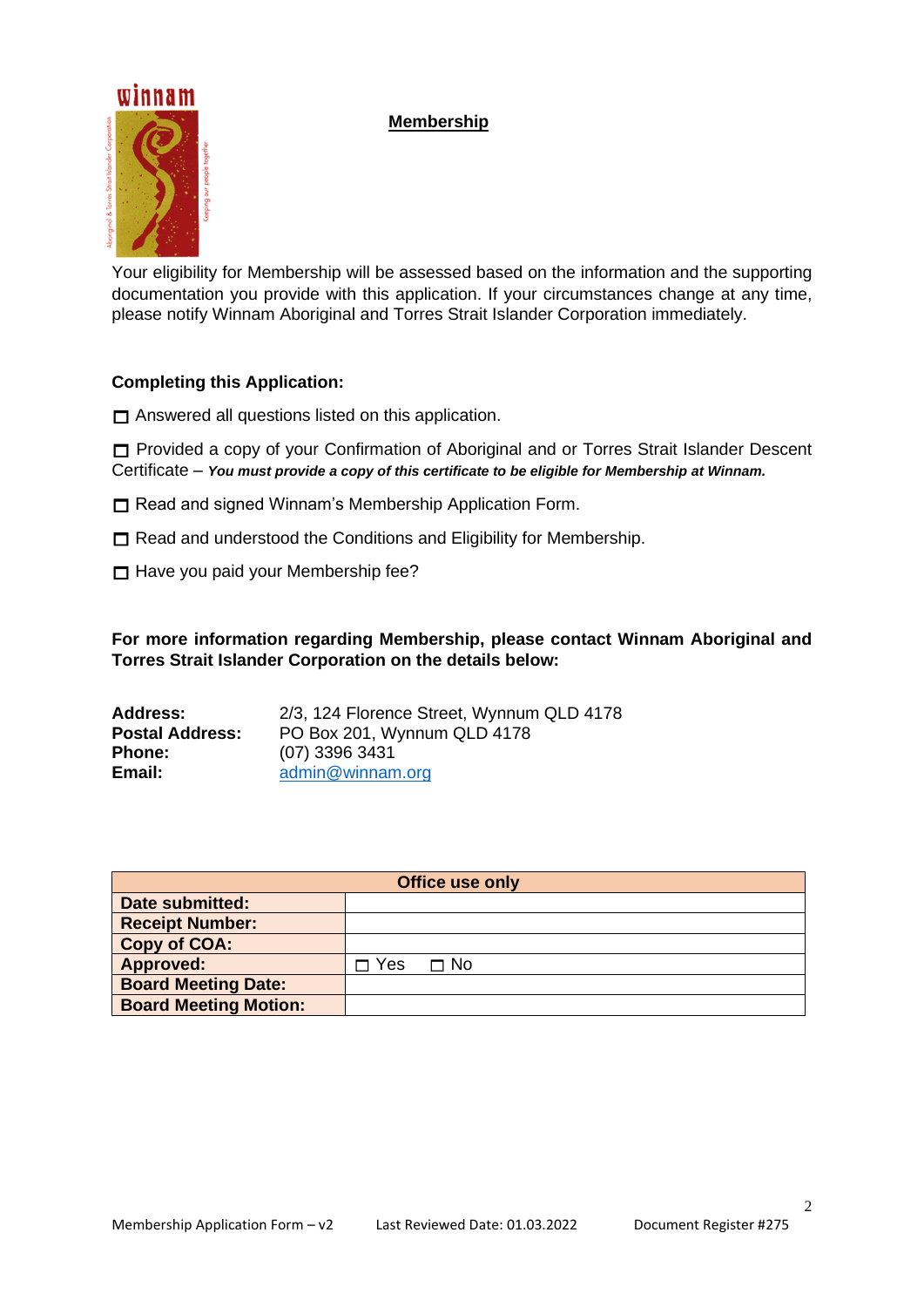# **Membership Application**

#### 1. **What type of Membership are you applying for?**

New Membership

Associate Membership

Membership Renewal

| 2. Applicant Details    |            |            |         |                  |           |
|-------------------------|------------|------------|---------|------------------|-----------|
| Title:                  | $\Box$ Mr  | $\Box$ Mrs | Ms<br>П | <b>Miss</b><br>┍ | $\Box$ Dr |
| <b>First Name:</b>      |            |            |         |                  |           |
| <b>Surname:</b>         |            |            |         |                  |           |
| Date of Birth:          |            |            |         |                  |           |
| <b>Address:</b>         |            |            |         |                  |           |
| <b>Phone Number:</b>    |            |            |         |                  |           |
| <b>Mobile:</b>          |            |            |         |                  |           |
| Email:                  |            |            |         |                  |           |
| <b>Alternative</b>      |            |            |         |                  |           |
| <b>Contact Name:</b>    |            |            |         |                  |           |
| <b>Alternative</b>      |            |            |         |                  |           |
| <b>Contact Phone:</b>   |            |            |         |                  |           |
| <b>Occupation:</b>      |            |            |         |                  |           |
| <b>Preferred Method</b> | Phone<br>П |            | Email   |                  |           |
| of contact:             |            |            |         |                  |           |

## **3. Reasons for requesting Membership with Winnam?**

**4. What are your interests and hobbies?**

**5. What are your qualifications, special skills and abilities?**

3